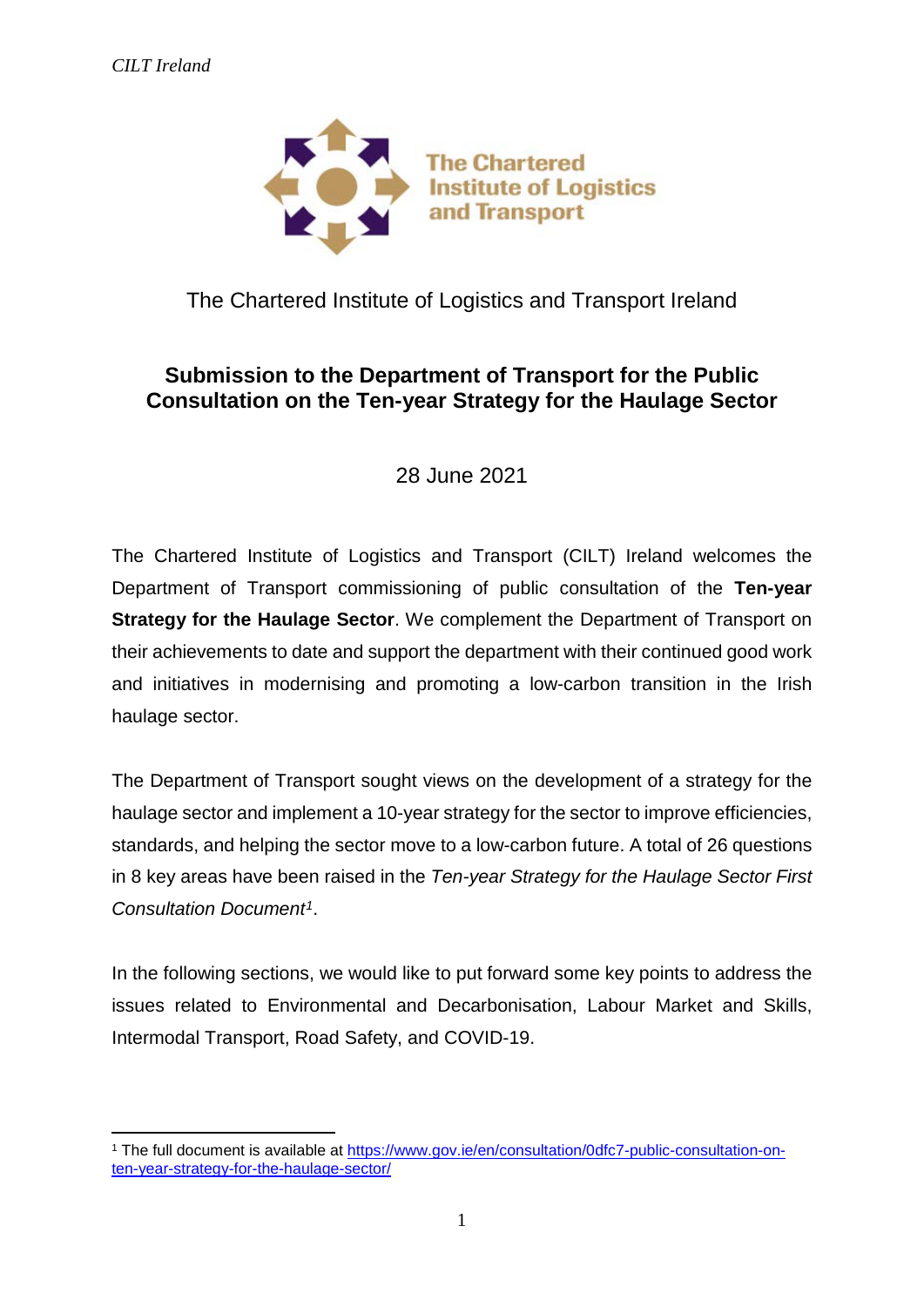### **1. Environmental/Decarbonisation**

The Department of Transport is seeking views on how to decarbonise the haulage sector, with questions being raised regarding the uptake of alternatively-fuelled HGVs, urban consolidation centres, and collaborations within the sector. We address the questions in the following sections.

# **1.1What is needed to incentivise the take-up and usage of a greater number of less polluting HGVs? What is needed to incentivise less polluting Light Commercial Vehicles?**

The road haulage sector, including both light and heavy goods vehicles, accounts for over 27% of total transport emissions in Ireland. According to SEAI[2,](#page-1-0) among all road freight activities, delivery of goods to wholesalers and retail outlets was the largest source of freight energy demand in Ireland, followed by import and export of goods, as measured by tonne-kilometres.

The Department of Transport indicated in the strategy document that the '*carbon emissions from heavy goods vehicles need to be reduced by 15% by 2025, and 30% by 2030 relative to average emissions over the period from July 2019 to June 2020'*.

To decarbonise road freight transport, researchers have been working on decoupling the link of economic growth to logistics emissions through operational efficiency and technology. **However, much of the logistics clean vehicle technology is still in its infancy** such as electric vehicles for long-haul freight transport, bio-methane gas-run vehicles, and hydrogen.

A recent study in the  $US<sup>3</sup>$  $US<sup>3</sup>$  $US<sup>3</sup>$  compares the potential cost saving of electric trucks with diesel trucks; the finding suggests that an electric truck with a 375-mile range can offer about 13% lower total cost of ownership per mile than a diesel truck, about 3-year payback, and net present savings of about US\$200,000 over a 15-year lifetime.

<span id="page-1-0"></span> <sup>2</sup> <https://www.seai.ie/data-and-insights/seai-statistics/key-statistics/transport/s>

<span id="page-1-1"></span><sup>3</sup> <https://eta-publications.lbl.gov/publications/why-regional-and-long-haul-trucks-are>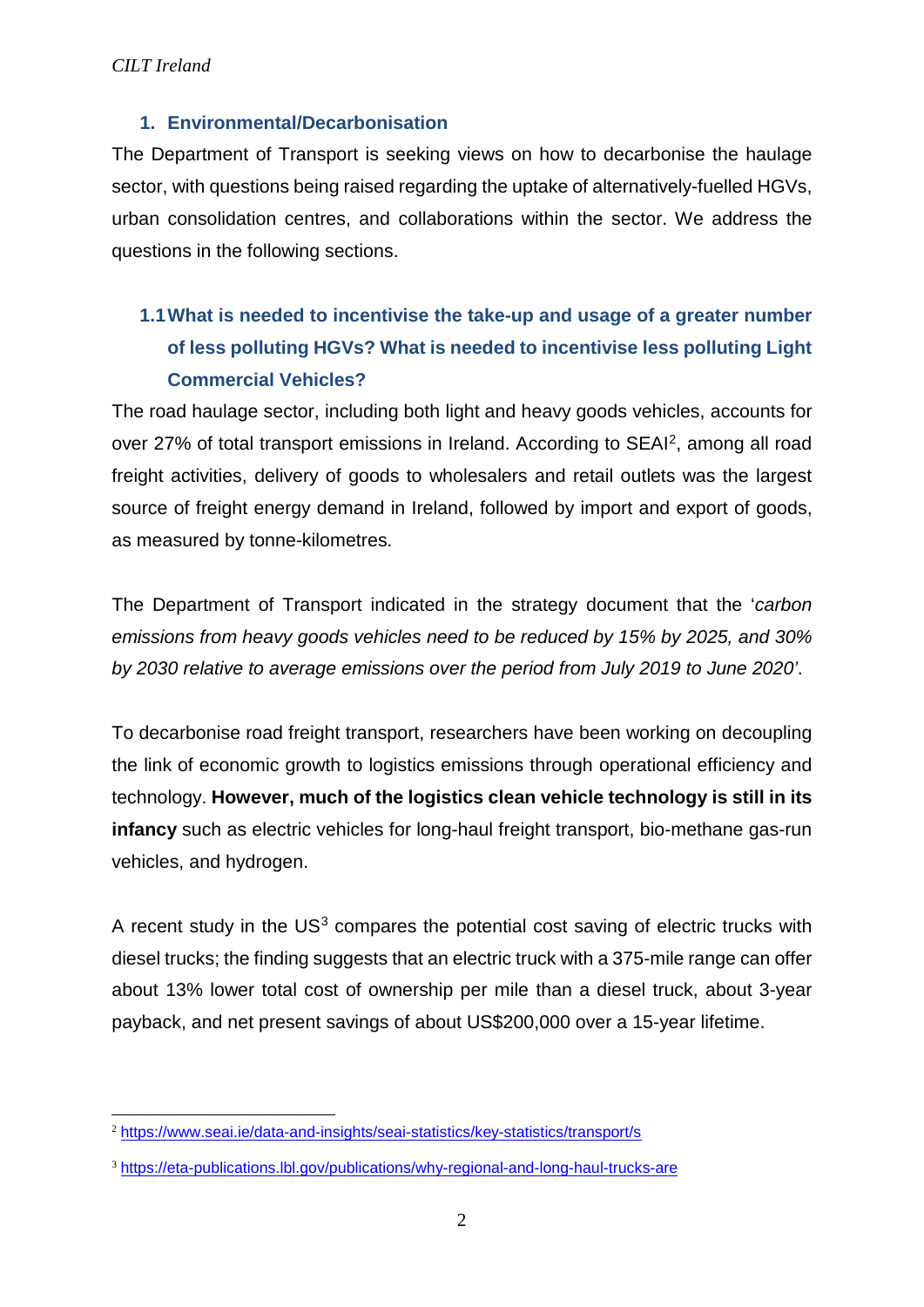**Again, almost any of these clean technologies will require significant upfront investment costs for both vehicles and infrastructure for charging or fuelling. Otherwise, the scalability won't be achieved to harness the true potential of carbon-friendly vehicles.**

CILT welcomes and complements the Department's policy support towards decarbonising the Irish road haulage sector in the past two years. Following the *Low Emissions Vehicle Toll Incentive Scheme*, the government has recently announced the *Alternatively-Fuelled Heavy Duty Vehicle Purchase Grant Scheme* for road freight operators. Considering Ireland's almost 40,000 heavy goods vehicles are dieselfuelled and 45% of which are over ten years old, this has the potential to stimulate uptake of cleaner vehicles.

There are a few key actions and discussion points required for the haulage sector in Ireland, with the following measures generated from CILT's recent policy study<sup>[4](#page-2-0)</sup>:

- **Clean vehicle technologies** such as battery-electric vehicles, bio-gas, or hydrogen-fuelled vehicles demonstrate promising projections to mitigate carbon emissions. Yet these technologies for long-haul freight transport still need further maturing and scalability to offer at a commercially viable price for road freight operators.
- **Sustainable urban freight measures** such as 'cargo bikes' have been considered with a great positive impact on the last-mile delivery. However, a proper bikeway network design is needed in urban areas to ensure road safety for pedestrians and cyclists in our cities.
- **Reviving rail freight** in Ireland could potentially shift some of the road freight volumes to the more environmental-friendly rail mode. Paradoxically, rail freight in Ireland is facing great challenges to grow and has dropped to one of the lowest levels in terms of modal share among other EU states. The costefficiency and viability of the modal shift in the Irish context are still debatable.

<span id="page-2-0"></span><sup>&</sup>lt;u>.</u> <sup>4</sup> Transport Policy Review, CILT Ireland, 2021. Available at [https://www.cilt.ie/Portals/0/adam/FAQ%20with%20Categories/xmCCiwUjd0-](https://www.cilt.ie/Portals/0/adam/FAQ%20with%20Categories/xmCCiwUjd0-4WcgbVei9cQ/DocumentLink/CILT-Ireland-Policy-Research-Report-ONLINE.pdf) [4WcgbVei9cQ/DocumentLink/CILT-Ireland-Policy-Research-Report-ONLINE.pdf](https://www.cilt.ie/Portals/0/adam/FAQ%20with%20Categories/xmCCiwUjd0-4WcgbVei9cQ/DocumentLink/CILT-Ireland-Policy-Research-Report-ONLINE.pdf)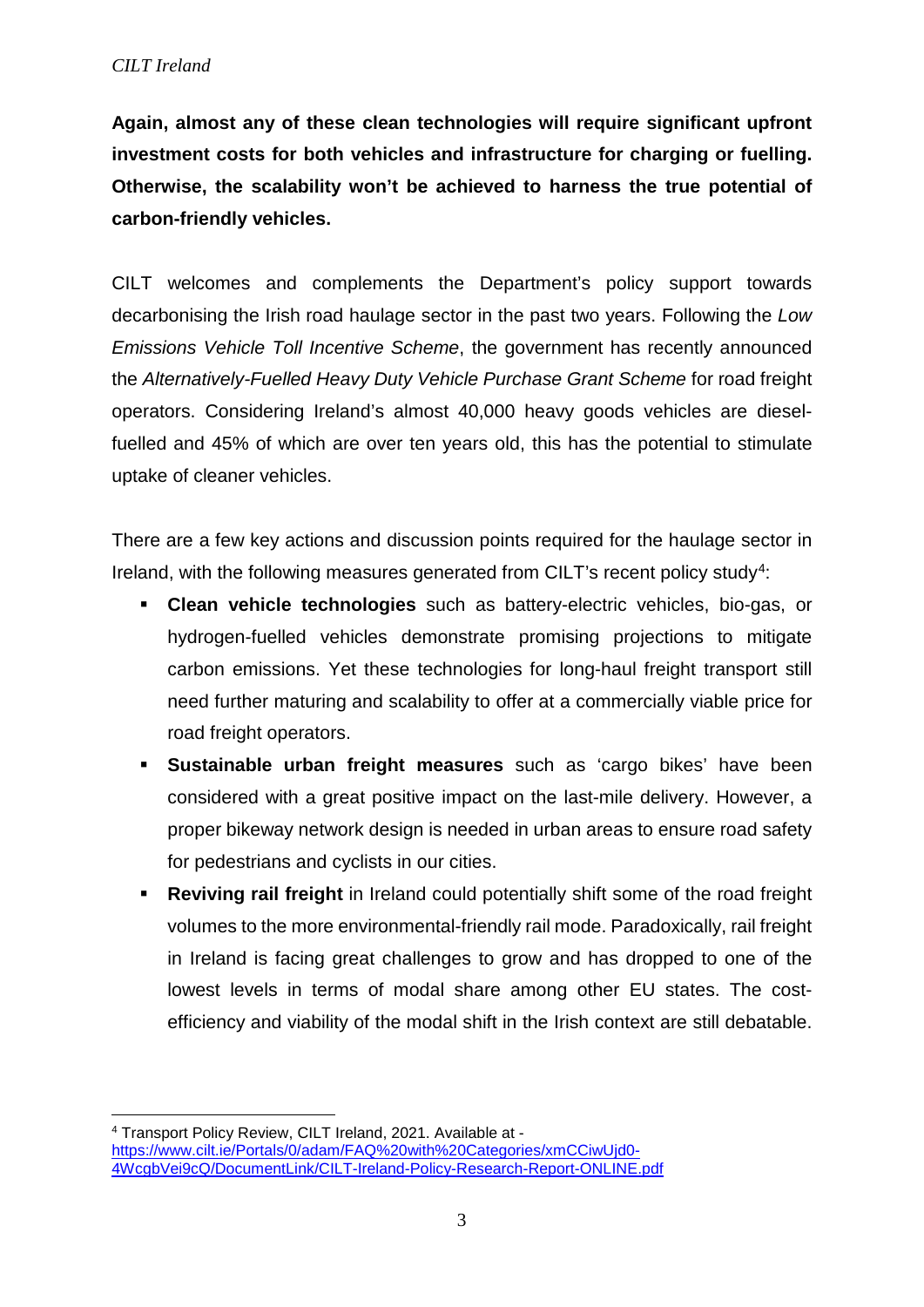Factors such as infrastructure investment, freight quantity, density, and distance travelled need to be considered. (see also in **section 3.2**).

**Soft policy measures** towards green technology adoption and sustainability education should include wider audiences, thus encouraging positive behavioural change and foster collaboration among actors along the supply chain.

## **1.2Would more consolidation/distribution centres assist in better management and distribution of goods within Ireland?**

Urban consolidation centres (UCCs) as a mainstream concept has been prominently advocated and debated. UCCs usually locate in the sub-urban areas or the outskirts of the city centre, in order to reduce HGVs trip to/from the city centre (see also in **section 3.1** urban logistics)

By definition, UCCs can fulfil many functions including warehousing, transshipment and consolidation of loads. At the terminal, shipments destined for delivery are sorted into routes and dispatched with a single truck serving all premises along one route. The trucks also pick up outbound shipments and return them to the terminal where they are sorted for collection. Such centres are designed to meet the requirements of an urban freight transport system using advanced information systems.

As a concept, UCCs could solve several issues and result in environmental and social benefits from more efficient and less intrusive transport operations among other benefits for multiple players and actors along the supply chain.

However, the reality of UCC is more challenging due to high-set up costs, operational complexities from different storage and handling requirements among products and cargo owners, failure to attract a sufficient number of clients, among other challenges that are well documents in extant literature.

4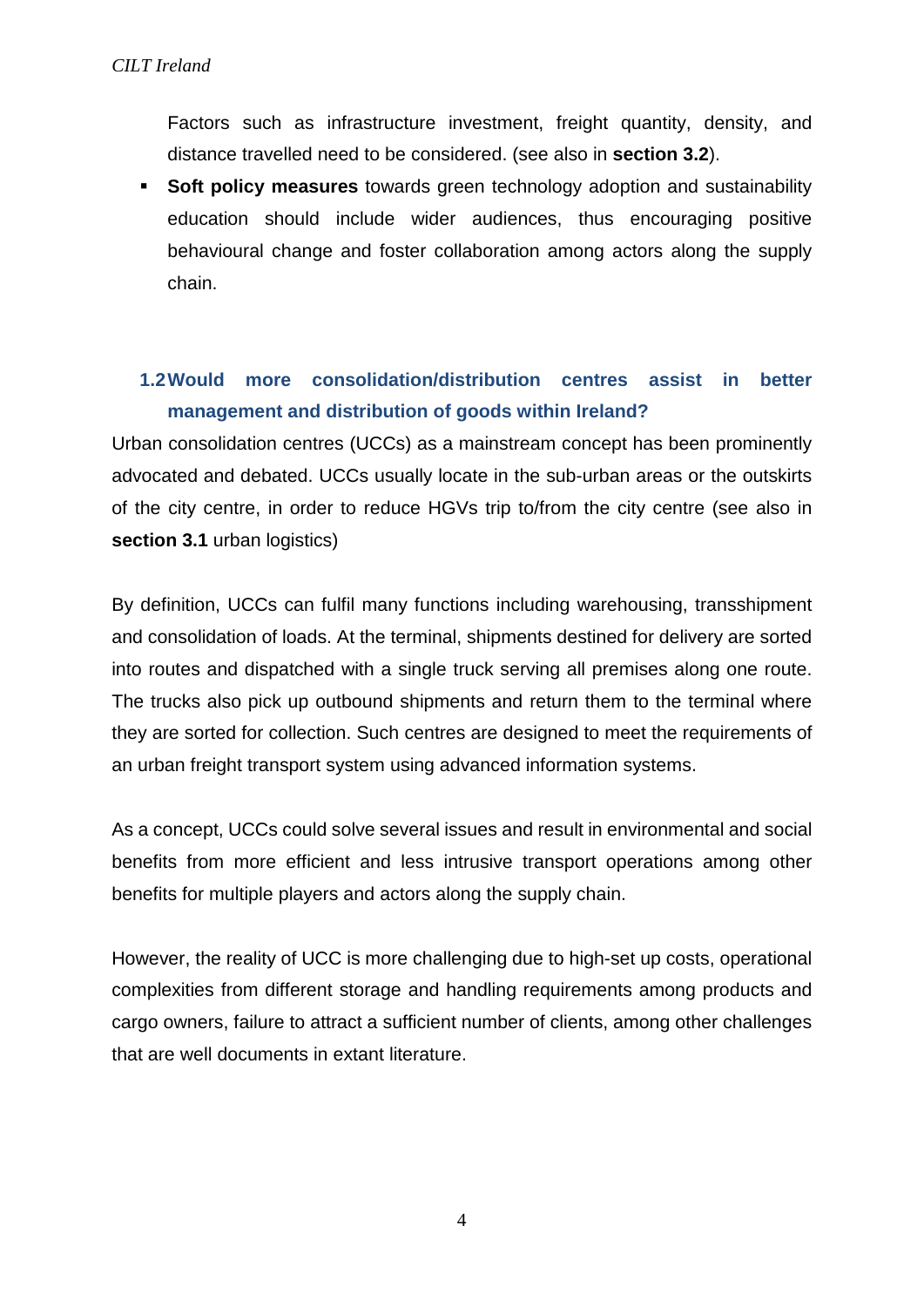A review of UCC<sup>[5](#page-4-0)</sup> shows that some are initiated by private entities such as owners or developers of shopping malls, or air cargo terminal operators and construction contractors. However, we also have UCCs that are designed to serve parts or the entirety of urban areas where there are narrow streets, historic layouts and where possibly there is a lack of loading and unloading bays in urban areas. Such UCCs are often initiated by local authorities and they may receive various forms of public support (e.g. financial, direct or indirect regulatory support).

The above research study also shows that UCCs can be initiated by private entities or local authorities. A key concern is how to make the centre economically self-sufficient after the necessary initial installment. A review of the successful cases of UCCs such as the case in city of Gothenburg in Sweden shows that any supporting policies for UCC should be considered together with other urban freight transport policies established by the local authority and that retailers should be included in the planning to express the requirements they need.

For the potential and feasibility of UCCs in Ireland, we are of the view that a **crosssectional multi-stakeholder dialogue** needs to be carried out to understand the need and demand for such initiatives. Furthermore, experts and researchers in logistics and supply chain, and transport planning are required to explore the feasibility of establishing UCCs and propose business models under different scenarios.

# **1.3How can we work to promote more efficiencies within the sector? Please refer to any best practice examples that you may have come across, whether in Ireland or abroad.**

The implementation of various solutions such as the abovementioned UCCs, or solutions to encourage the uptake of cleaner vehicles will need the cooperation or collaboration of multiple stakeholders.

<span id="page-4-0"></span><sup>&</sup>lt;sup>5</sup> See more in 'Supporting urban consolidation centres with urban freight transport policies: a comparative study of Scotland and Sweden', <https://www.tandfonline.com/doi/full/10.1080/13675567.2019.1679743?needAccess=true>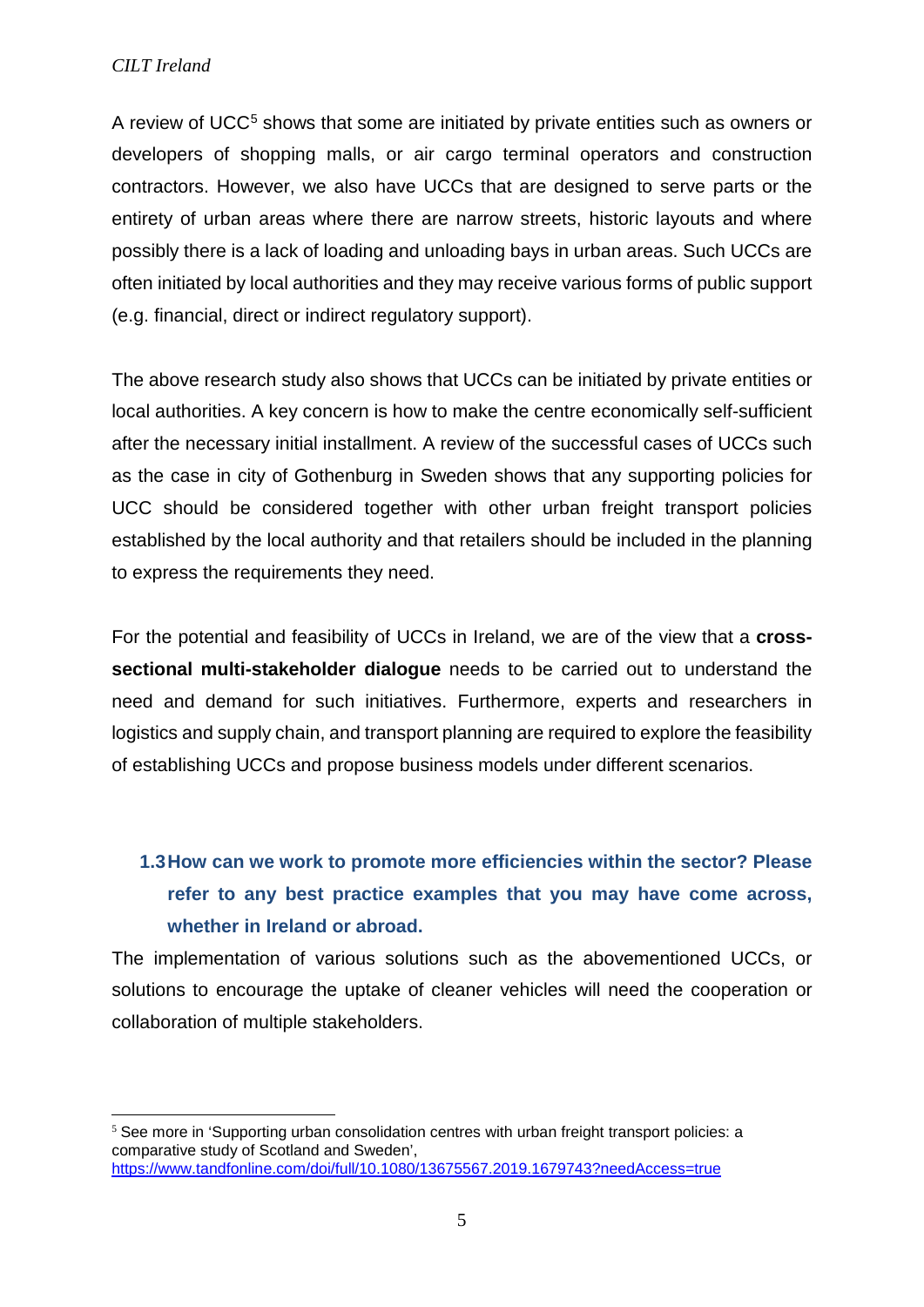A research study<sup>[6](#page-5-0)</sup> in Sweden has suggested a few options for stakeholder engagement and partnerships in the logistics industry:

- **Freight partnerships** is a long-term partnership between freight stakeholders, that on a formal or informal basis meet regularly to seek solutions to problems and discuss concerns. Most partnerships do not receive any funding, while in other cases some partnerships have received funding through a project.
- **Business-led stakeholder engagement**, also known as Business Improvement Districts (BID) type organisations. E.g. BIDs in Central London.
- The private sector '**Living lab' approach** refers to a local experimental project of a participatory nature in a real-life setting with multiple stakeholders involved. Usually for a small-scale project.

### Action points in setting up a freight partnership

- 1. Set initial objectives that are specific, measurable, achievable, realistic and timed.
- 2. Identify and recruit partners that help achieve your objectives.
- 3. Establish the partnership's management structure.
- 4. Decide when, where and how often you should meet.
- 5. Identify funding sources and seek the necessary endorsement.
- 6. Try to pre-empt potential problems.

### Action points in developing a freight partnership plan

- 1. Identify problems and collect relevant information to clarify their precise nature.
- 2. Assess the various solutions and reach consensus on what should be done.
- 3. Draw up a timed action plan for delivering the solutions, identifying who is responsible for each task by when.

### Action points for maintaining momentum in a freight partnership

- 1. Consider how you can maintain interest and keep the momentum going.
- 2. Use publicity to promote the partnership and its activities.
- 3. Monitor progress of the process, outputs and outcomes.

*Figure 1 Steps to set up a freight partnership* 

*Source: Browne et al., 2019, p.261.*

<span id="page-5-0"></span><sup>&</sup>lt;u>.</u> <sup>6</sup> See more in'Stakeholder Engagement and Partnerships for Improved Urban Logistics' by Browne, M., Bterrmo, A. and Linholm, M., 2019. In Urban logistics. Management, policy and innovation in a rapidly changing environment. Kogan Page Limited London.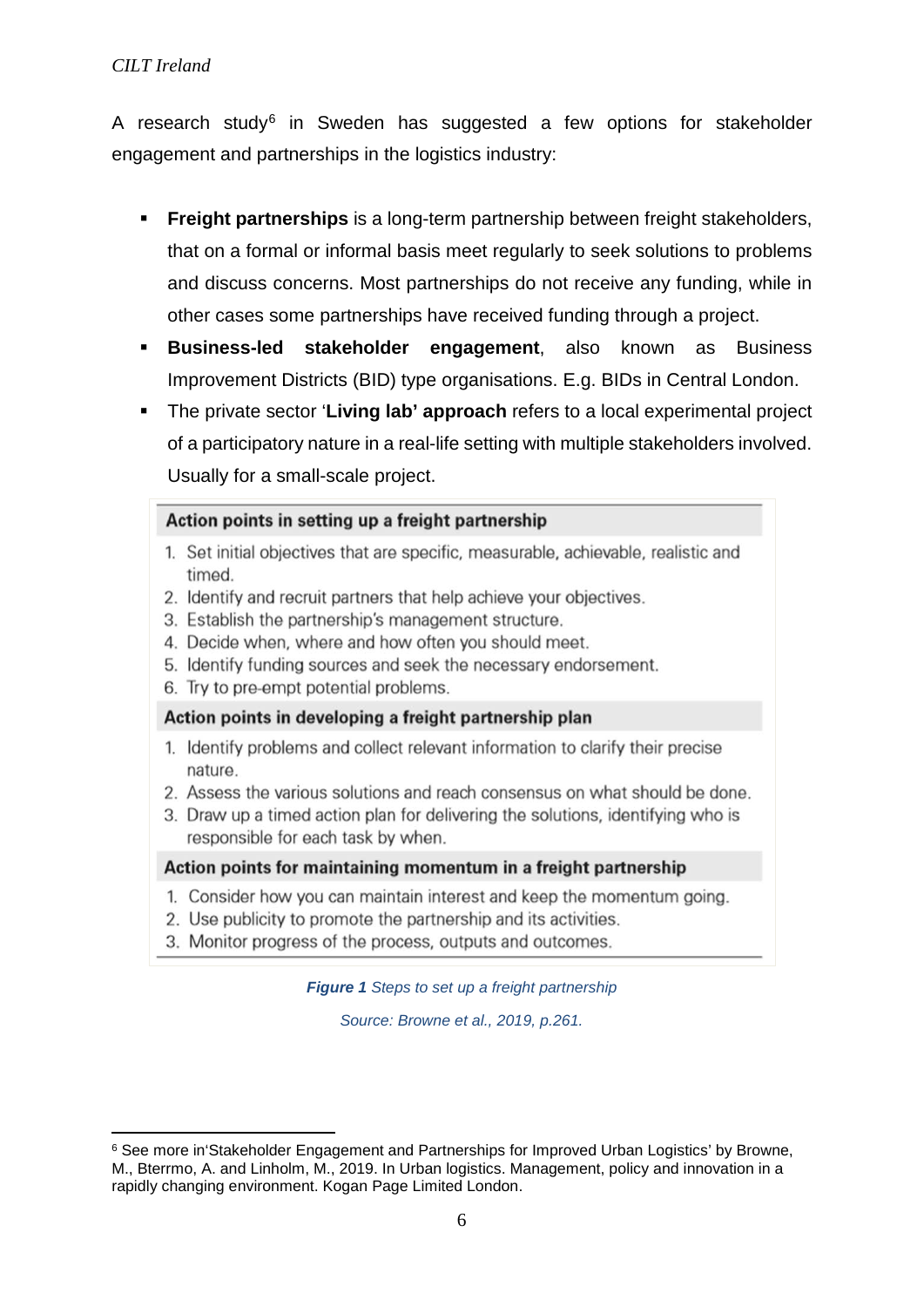**1.4Additional note - Decarbonisation Awareness in the Irish Transport Sector** Transport carbon emissions in Ireland have been steadily increasing over the past ten years, in contrast to other countries in Europe. There have been policy measures proposed by the Irish government to support the transport industry in reducing their carbon emissions, but these interventions have yet to have any significant effect on emissions.

Research on the decarbonisation measures has focused on analysing the potential impact and feasibility of policy implementation from the public stakeholders' perspective, but there has been little work exploring the Irish industry stakeholders' subjective experiences of the decarbonisation measures.

In 2021, at CILT we are conducting a research study entitled '*Towards a Decarbonisation Roadmap for Road Freight in Ireland: A Gap Analysis of Policy Agenda and Industry Perception'*. In this study, we aim to pinpoint and analyse the 'policy-implementation' gap between the government agenda and the industry's perception of freight transport decarbonisation.

To capture the transport industry's perception and awareness of low-carbon transport, an online questionnaire was conducted to canvass the attitude and concerns of road freight operators and logistics service providers in Ireland.

Currently, the primary data through survey has been collected and we are in the process to finalise the result in the coming weeks. We will share the study finding with the Department once we completed the study.

We hope the outcome of this study could help policymakers in the Irish transport sector to gain a fuller understanding of how logistics companies in Ireland perceive the current policy and the challenges facing the logistics industry to the low-carbon transition. Focusing on the industry's perspective can help policy research to develop robust policy interventions with effective measures to bridge the 'policyimplementation' gap, and potentially informing future policy objectives.

7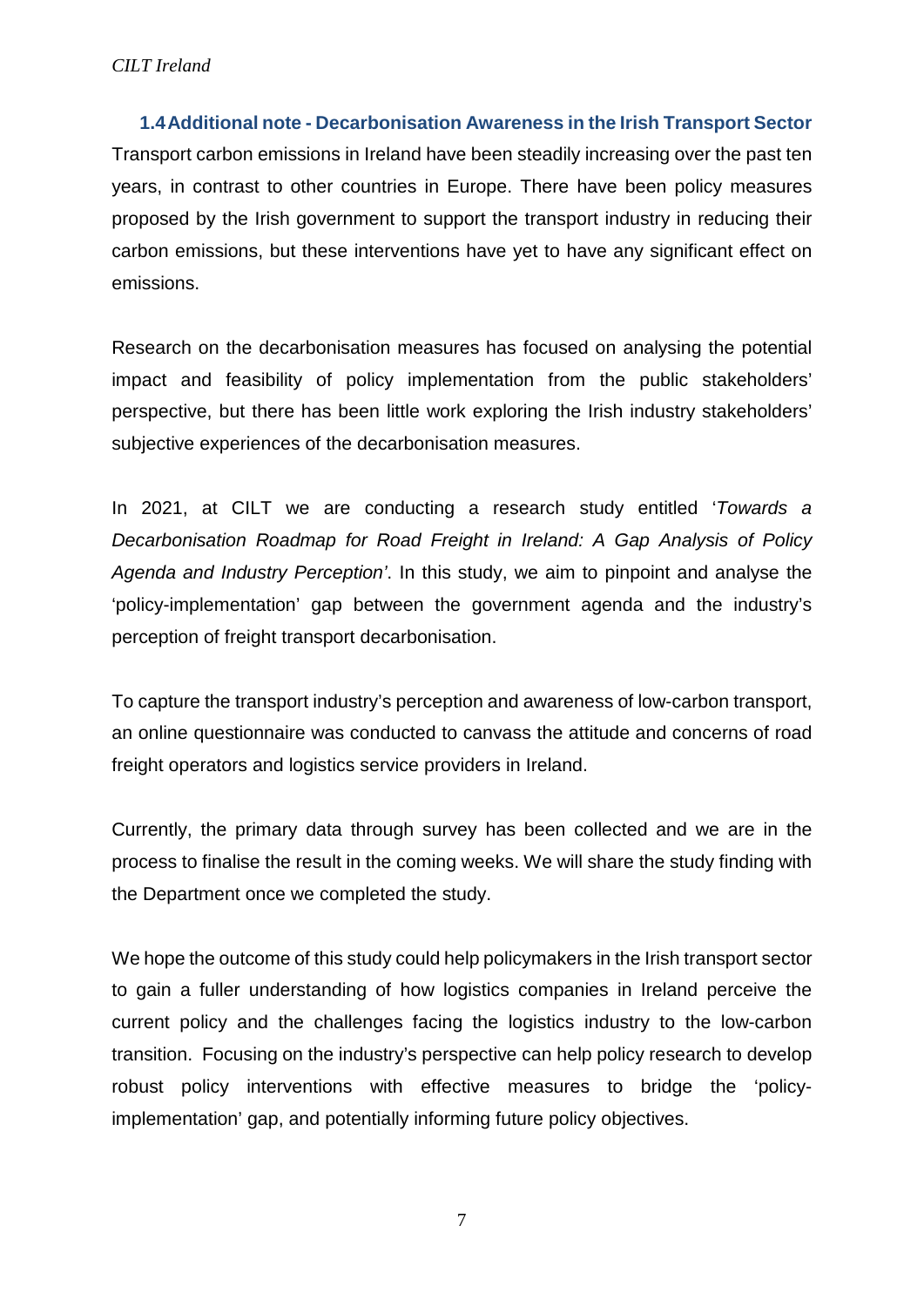### **2. Labour Market/Skills**

The shortage of manpower and aging labour force in the haulage sector, as well as challenges to attract and retain talent have been raised in the Department's strategy document.

We are of the view that a clear and promising career development path needs to be established and fostered through both academic and vocational training, in order to attract young talent and upskill the workforce in the logistics and haulage industry.

CILT is a professional body in Ireland for people in the logistics, transport and supply chain industry, the institute's key remit is to promote professionalism and enhance standards in the logistics, transport and supply chain sector through the provision of education and services.

In collaboration with Skillnet Ireland, *CILT Skillnet* is a learning network for enterprises of all sizes within the transport, logistics and supply chain management sectors. CILT Skillnet offers subsidised industry-led training courses to businesses in Ireland. We also endeavour to offer a quality non-physical presence engagement via digital platforms, especially during the COVID-19 period.

In this section, we address some of the key questions raised by the Department, and some additional notes also provided based on CILT's policy study.

# **2.1How can more people be encouraged to take up work in the road haulage sector, e.g., as HGV drivers, Transport Managers, customs roles, etc.? Please provide concrete suggestions/best practice examples.**

The haulage sector has long been perceived as a male-dominant industry, and the working conditions are also under scrutiny. A research done by Ji-Hyland and Allen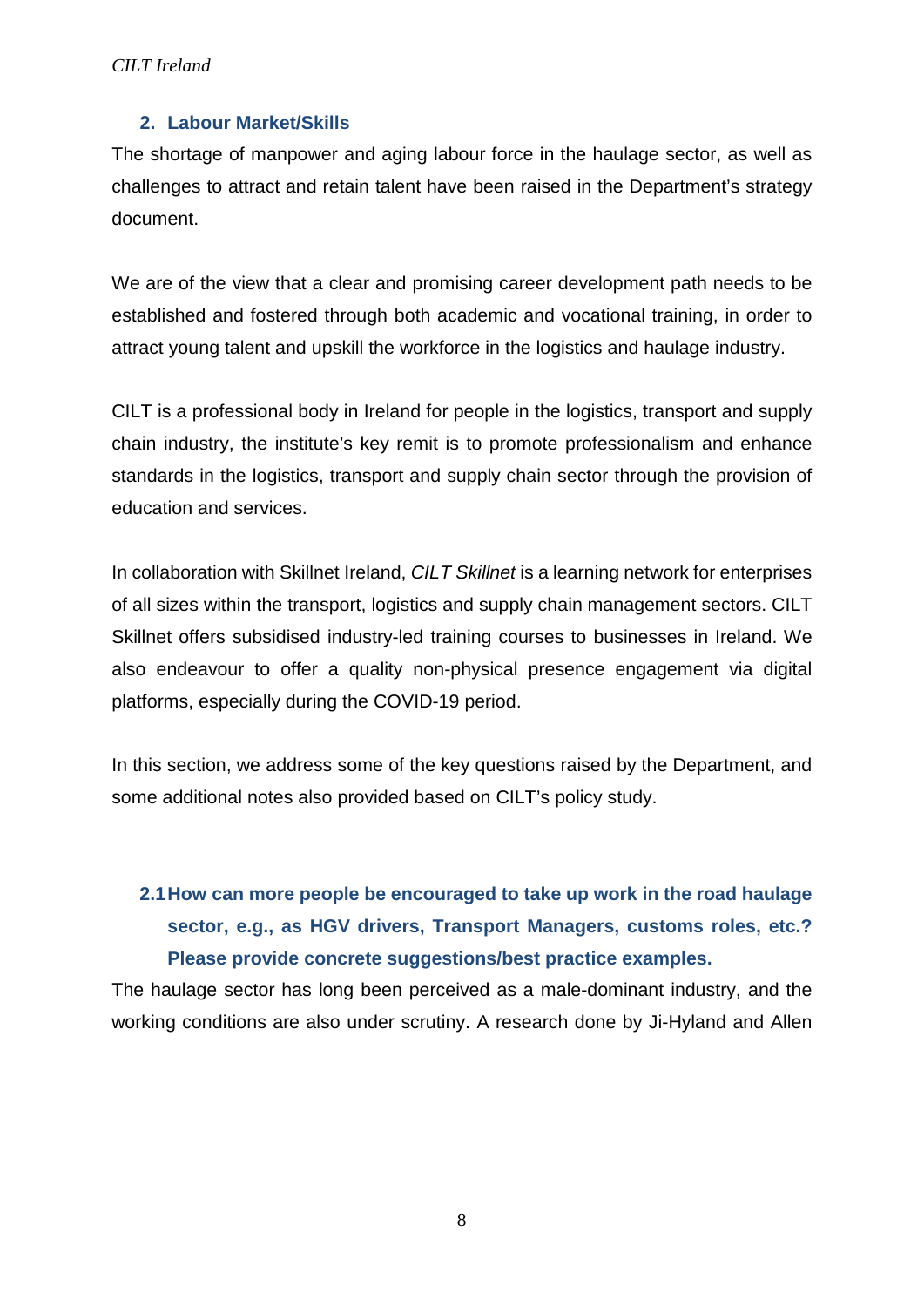-

 $(2020)<sup>7</sup>$  $(2020)<sup>7</sup>$  $(2020)<sup>7</sup>$  at TU Dublin has identified several factors that contribute to the haulage driver shortage through surveying professional drivers in Ireland. Factors such as remuneration and salaries, driver wellbeing in terms of physical and mental health, little support provided for training and education are urgently need to be addressed.

For haulage operation, policy should be put forward by the government to optimise drivers working/driving hours. For example, potentially to reduce day time operation, and improve night-time operation, especially night operations at Ports to reduce congestion in motorway and urban areas during day time.

For training and education, we would like to propose conducting a gap analysis study to map out the current manpower demand (such as job, roles, and skill required) and education and training supply (higher education and vocational training) in the Irish logistics and road haulage sector, and thus to develop a systematic and forwardlooking training framework based on international best practice to fulfil the training need in Ireland. Such top-down and bottom-up investigation would help the government to gain visibility of the current labour market in the wider logistics and freight transport sector.

# **2.2How can the perception of roles in the haulage or logistics and supply chain sectors be enhanced?**

The logistics and supply chain industry in Ireland did not receive much attention from the media until the disruption caused by Brexit, COVID-19 lockdown, and more recently Suez Canal blockage.

We simply cannot stress more the importance of our haulage industry, and other logistics professionals to keep our normal life running during such a difficult time.

<span id="page-8-0"></span><sup>•</sup> <sup>7</sup> Source: Ji-Hyland, C. and Allen, D., 2020. What do professional drivers think about their profession? An examination of factors contributing to the driver shortage. International Journal of Logistics Research and Applications, pp.1-16. <https://doi.org/10.1080/13675567.2020.1821623>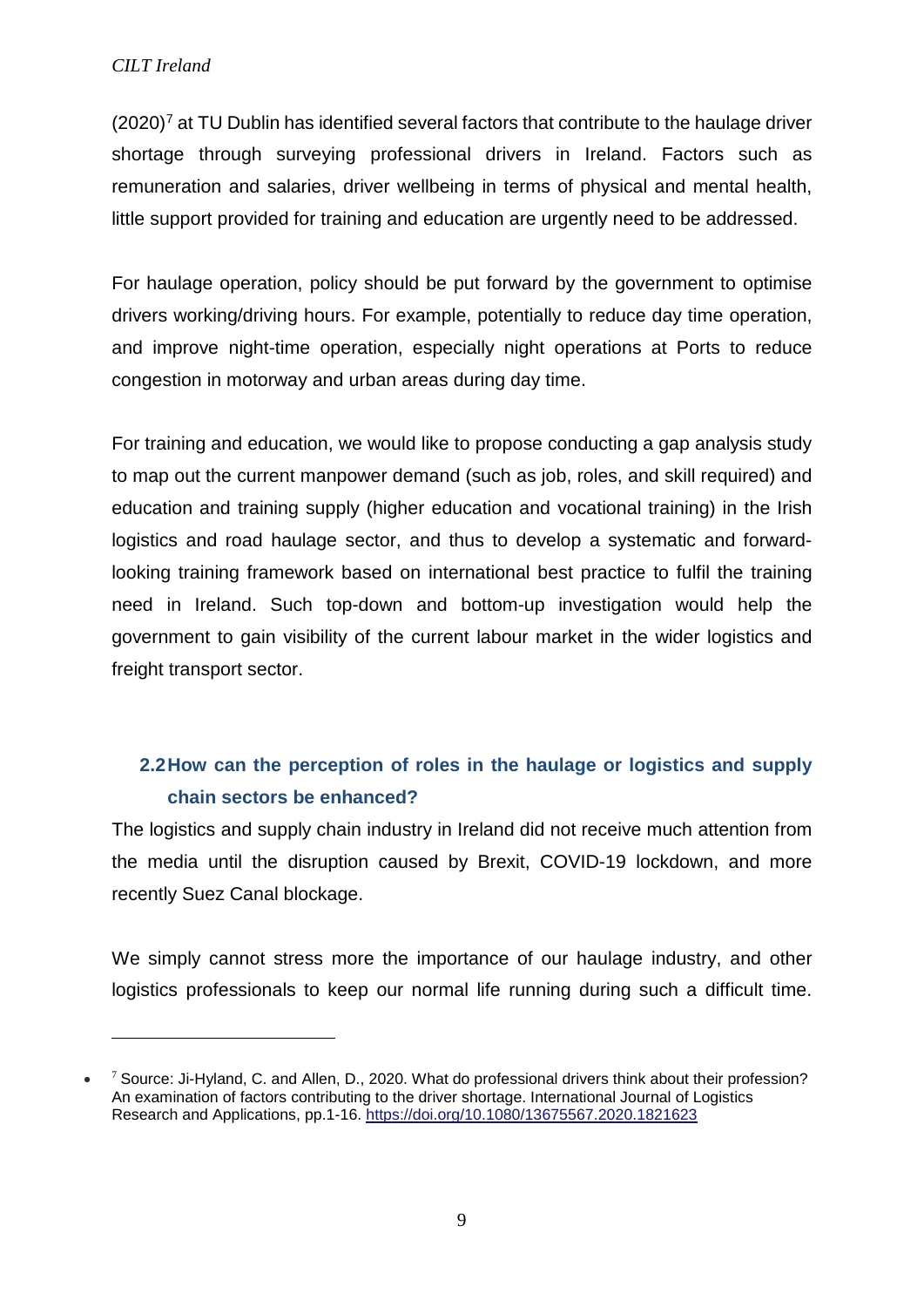Whereas our logistics industry in Ireland has a long-overdue need to re-skilling our aging workforce in some areas and bring up a modern image to attract more talent. Policy support is greatly needed to re-skill and up-skill our transport and logistics community.

We are of the view that improving communications between the logistics industry and the general public is critical to modernise the image of the industry. Professional bodies (such as CILT) and industry associations (such as FTAI, IRHA) should generate social and communication content and disseminate it through online media (e.g. quarterly bulletins, monthly webinars) and networking events (e.g. bi-annual workshops).

## **2.3How can the ability of the sector to attract and retain talent be strengthened to service the demand for skills over the coming years?**

In order to re-skill and up-skill our transport and logistics community, we propose some measures and suggestions as follows:

A clear career development path for logistics & supply chain professionals needs to be developed and fostered through academic and vocational training, to attract young talent and upskill the workforce in the logistics and haulage industry. Training should be provided at all stages to improve the workforce's employability, such as traineeships and apprenticeships, degree level, graduate level, as well as continuous and refresher training for the experienced workforce.

A sustainability training module specifically for the logistics and supply chain should be developed in line with the industry, national, and EU requirements, and incorporate into the current training modules at different levels. Such training courses could improve the transport industry's awareness and foster a long-term sustainability vision to align with the Irish transport sector's decarbonisation agenda. The training could also foster sustainability professionals for the transport sector in Ireland.

A training 'umbrella' body could be established for the logistics and supply chain industry in Ireland (such as National Institute for Transport & Logistics,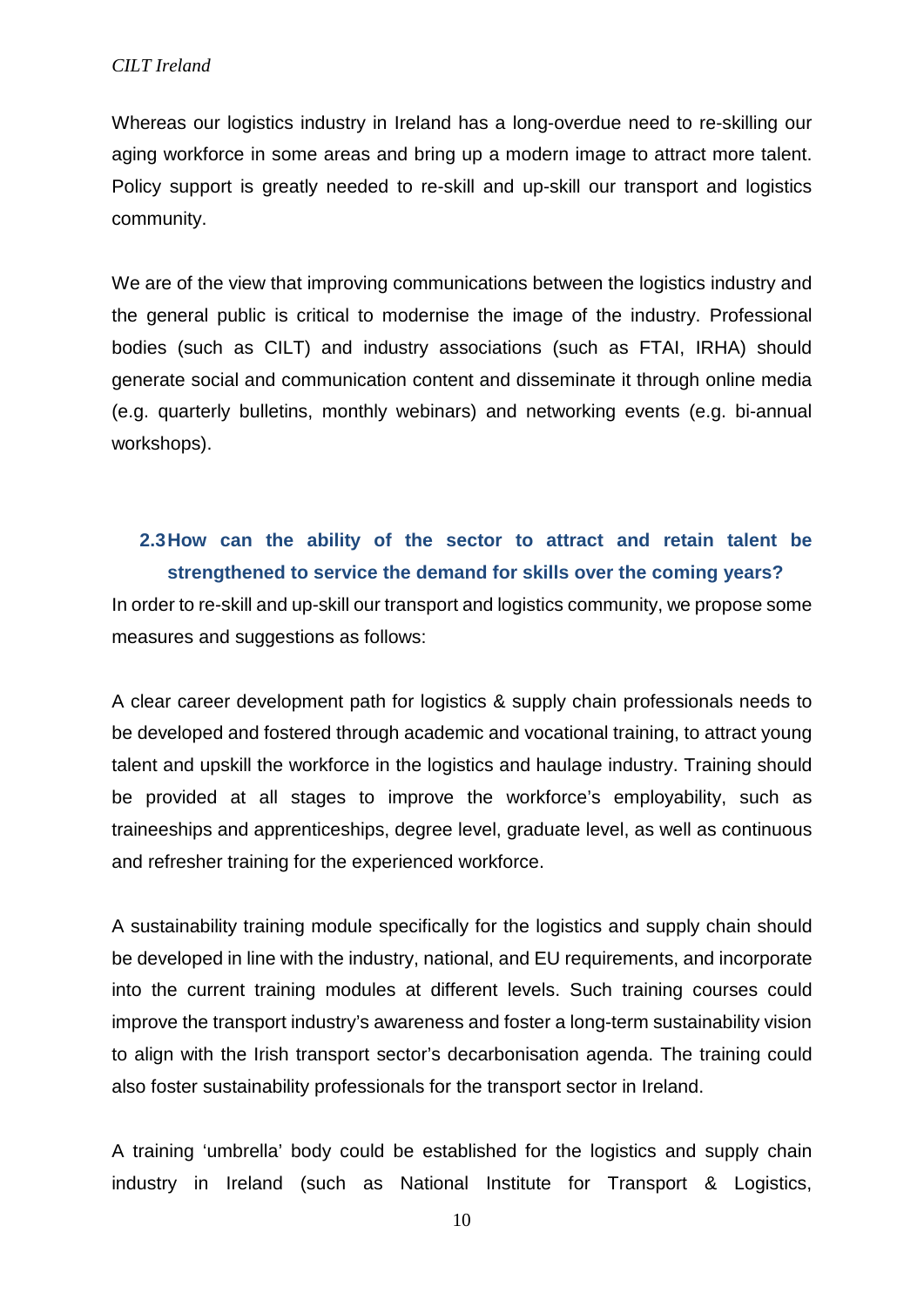http://www.nitl.ie/) to co-coordinates and oversees the provision by, or on behalf of, the Institute of educational programmes leading to professional qualifications.

Last but not least, a gap analysis should be conducted to map out the current manpower demand (such as job, roles and skill required) and education and training supply (higher education and vocational training) in the Irish logistics and road haulage sector, thus helping to develop a systematic and forward-looking training framework based on international best practice to fulfil the training need in Ireland.

### **2.4Additional Note - Training needed for Freight Transport Professionals**

In January 2021, we surveyed our CILT members and asked what education programmes and training courses are required by members, some feedback is listed as follows:

- ADR (Driver training);
- **Transport of Dangerous Goods;**
- **Transport management & compliance;**
- Port Terminal Operations Management, Warehouse Management;
- **Health and Safety;**
- Train the trainers (e.g. Training for supply chain manager, Supervisor management);
- **Procurement Education at different levels, how to win new business when** dealing with e-tenders government public sector commercial opportunities;
- Communication skills particularly in the area of digital communications.

Apart from training requests directly related to HGV operations (such as Driver CPC, ADR training), we also observed demand for training related to supply chain management, such as transport management & compliance, warehouse management, procurement, as well as training for supply chain managers.

Training for soft skills such as communication, e-tendering via digital platforms is also critical to logistics professionals, especially during the challenging COVID-19 lockdown.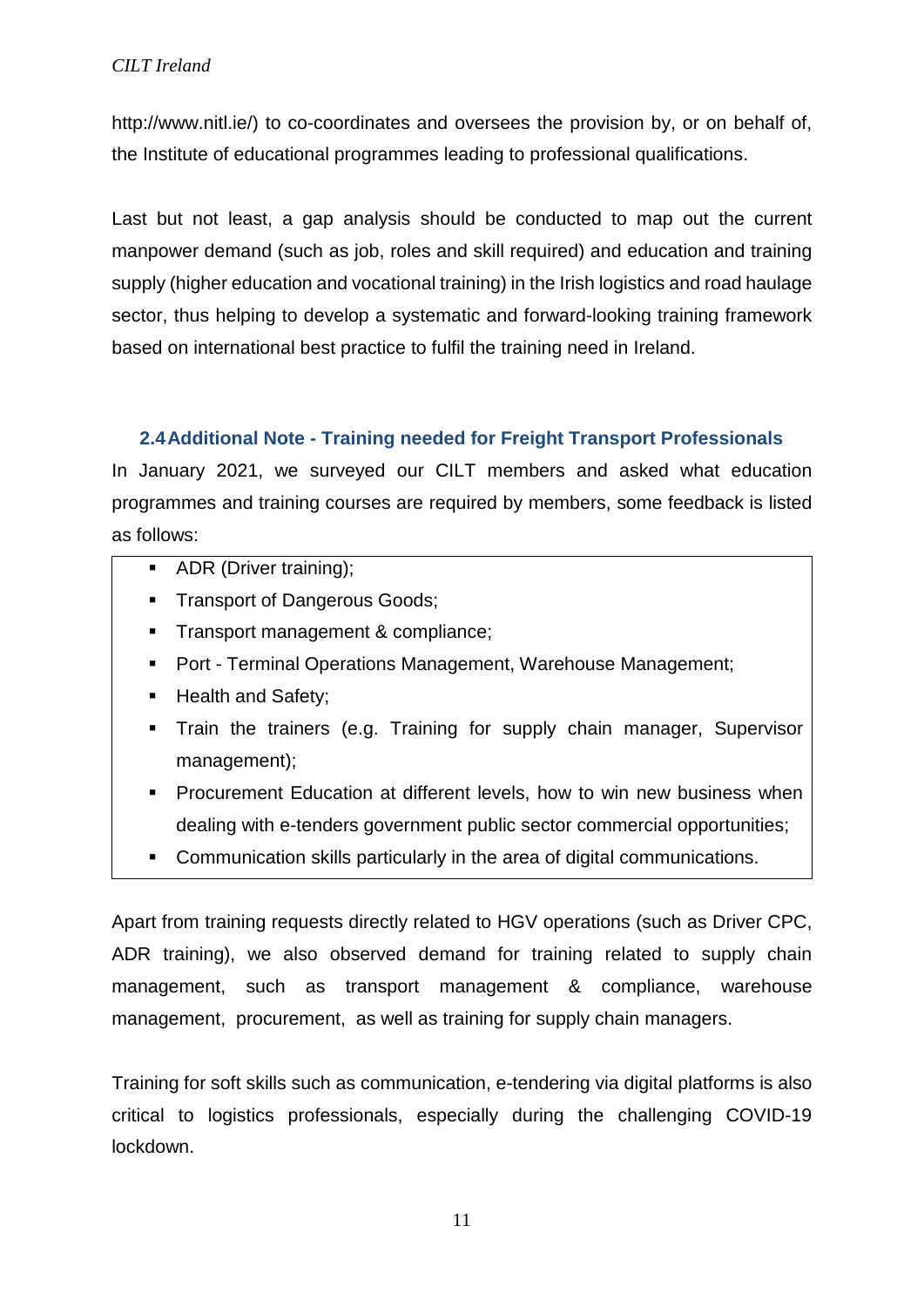### **3. Intermodal Freight Transport**

For intermodal transport, the Department has raised questions concerning key topics such as urban logistics and rail freight. We will address some of the questions in this section.

### **3.1Urban Logistics**

*Is freight transport being taken into account sufficiently within Ireland's integrated transport planning system, particularly the various transport strategies for urban areas?* 

### **Current urban logistics practices in Ireland[8](#page-11-0)**

Road transport is the dominant mode of moving freight in Ireland. Increasing urban freight distribution and road-intensive logistics activities in the city have led to a series of environmental and social issues in urban areas, such as increasing greenhouse gas emissions, noise, air pollution, traffic congestion, infrastructure deterioration, historical urban area preservation, the quality and safety of residents in urban areas. Sustainable freight transport in the urban areas will make a positive impact on the environmental, social, and economic sustainability of the communities they serve.

We acknowledge that innovative urban freight trials and initiatives have been carried out by local authorities (such as the Dublin City Council through the Smart Dublin project) and courier companies (such as An Post, DPD, UPS). The measures such as eco-hubs, cargo bikes could potentially reduce delivery vehicles in the city centre.

## **We can summarise a few key observations of the existing urban logistics measures in Ireland as follows:**

 Most of the current initiatives focus on retail logistics activities, such as mail and parcel deliveries. Other urban logistics activities such as construction logistics, reverse logistics, and other service-related freight transport in the urban areas also need to be considered and tackled.

<span id="page-11-0"></span> $\frac{1}{8}$  $8$ Some of the findings in this section are also presented on the Haulage Strategy Webinar hosted by the Department of Transport on 16 Jun 2021. Presentation is available at <https://www.gov.ie/ga/foilsiuchan/3d568-ten-year-strategy-for-the-haulage-sector/>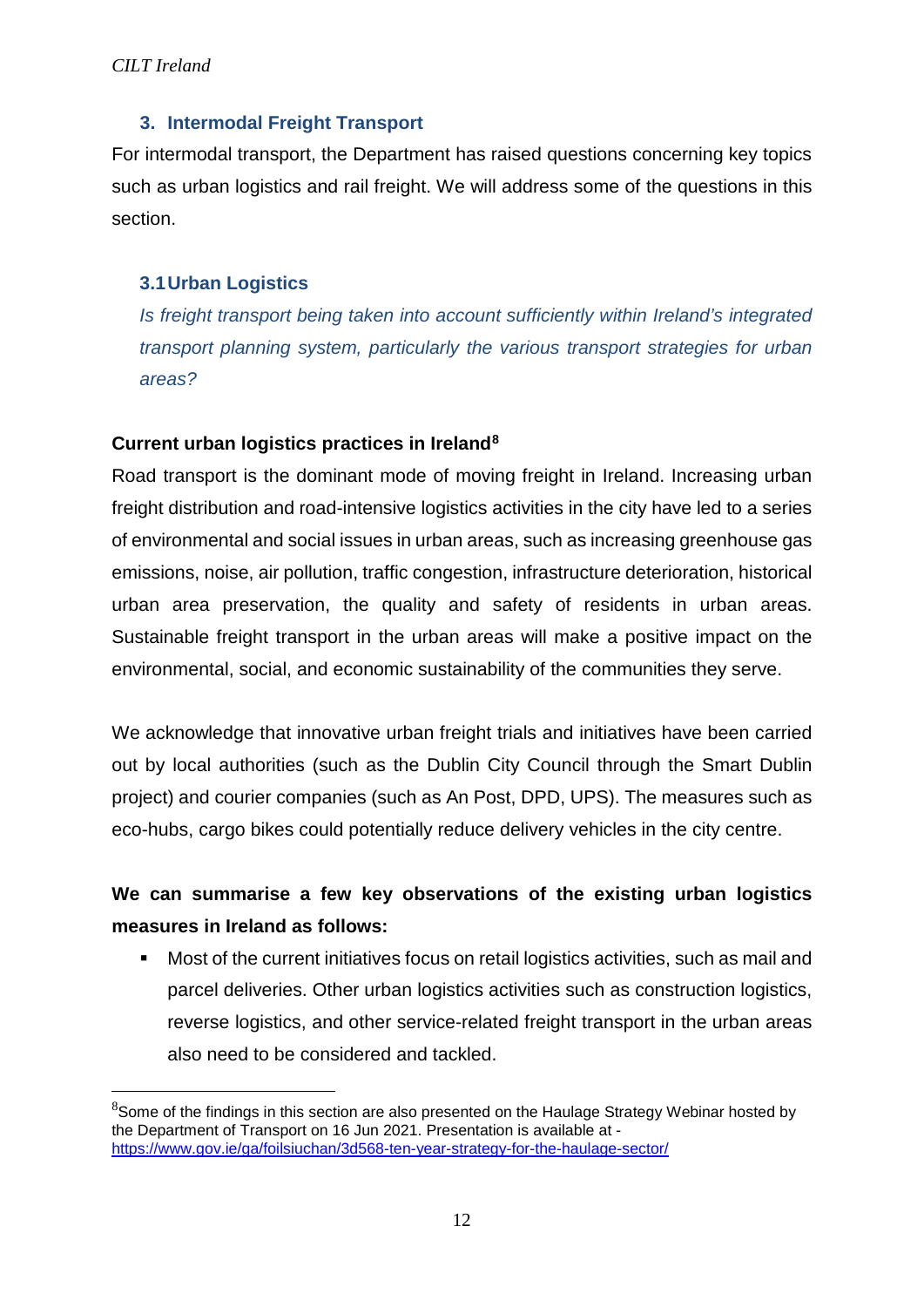- Most of the initiatives focus on last-mile deliveries by light good vehicles or cargo bikes in the city and are of small-scale implementation, possibly with the exception of national courier and international courier companies.
- Most of the on-going initiatives are industry-led initiatives of a single company with limited or mediated collaboration. Little collaboration has been found among companies or public and private stakeholders.

## **Based on these observations, we identify some gaps in the current practice as well as some opportunities that lies ahead:**

- Logistics operations, especially HGV operations in urban areas, are facing significant challenges from the city, such as limited parking bays, tight loading/unloading times, and expensive operating costs.
- **There is a need to reduce trips of HGVs to/from the city as the current initiatives** mostly focus on last-mile deliveries and LGVs.
- An opportunity to achieve a reduction of HGVs in urban areas is to consider solutions for the last 50 miles instead of the last mile only. As such, thinking of urban logistics as a system of actors and facilities that goes beyond the last mile.
- To reduce HGVs trip to/from the city centre, a potential solution would be an urban consolidation centre (UCC) in the outskirts of the city. As a concept, UCCs could solve several issues and result in environmental and social benefits from more efficient and less intrusive transport operations among other benefits for multiple players and actors along the supply chain. However, the reality of UCC is more challenging due to high-set up costs, operational complexities from different storage and handling requirements among products and cargo owners, failure to attract a sufficient number of clients, among other challenges that are well documents in extant literature.
- There is an opportunity to learn from the change management process for the replacement of diesel trucks by alternatively-fuelled vehicles from large organisations to guide initiatives and plans of smaller players.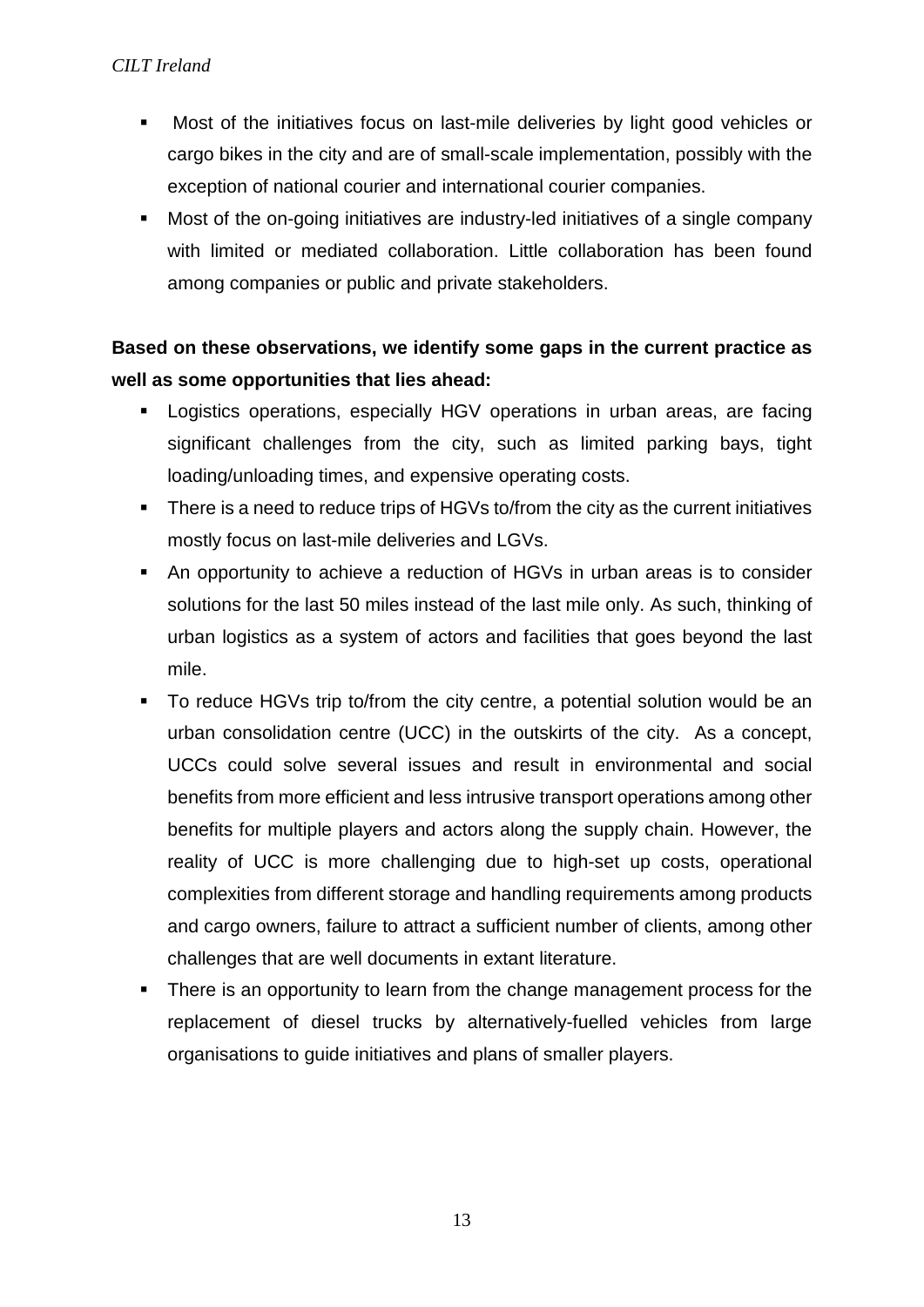Lastly, we should also engage consumers, by increasing awareness of such initiative so that the consumers will become mindful of their purchasing behaviour including the shipping service that they choose[9](#page-13-0).

Based the abovementioned urban logistics practices and challenges in urban freight operations, we are of the view that freight transport needs to be taken into account in transport and urban planning.

- **Land-use and transport planning** are critical to achieving the key priorities for transport investment in Ireland as mentioned in the Department's document, namely decarbonisation, urban mobility of people and goods, as well as rural and regional connectivity. Specifically, freight transport in urban areas needs to be taken into consideration in land-use and transport planning.
- **Traffic demand management** is also a key area and there are insufficient skill levels and investments in Ireland.
- **The use of cargo bikes/ tricycles/ e-bikes** requires a proper bicycle network design in urban areas to ensure road safety in the city. Also, clear safety regulations for electric scooters and e-bikes are needed, such as minimum age, training, and insurance. In February 2021, the Government approves the next steps for e-scooter and e-bike legislation in the forthcoming Road Traffic (Miscellaneous Provisions) Bill. This decision will allow for the introduction of appropriate regulations for these types of vehicles.

<span id="page-13-0"></span><sup>&</sup>lt;u>.</u> <sup>9</sup>Read more - 'What's the size of your next-day delivery's carbon footprint?' [https://www.rte.ie/brainstorm/2021/0323/1205657-next-day-delivery-online-shopping-carbon-footprint](https://www.rte.ie/brainstorm/2021/0323/1205657-next-day-delivery-online-shopping-carbon-footprint-climate-change-logistics/)[climate-change-logistics/](https://www.rte.ie/brainstorm/2021/0323/1205657-next-day-delivery-online-shopping-carbon-footprint-climate-change-logistics/)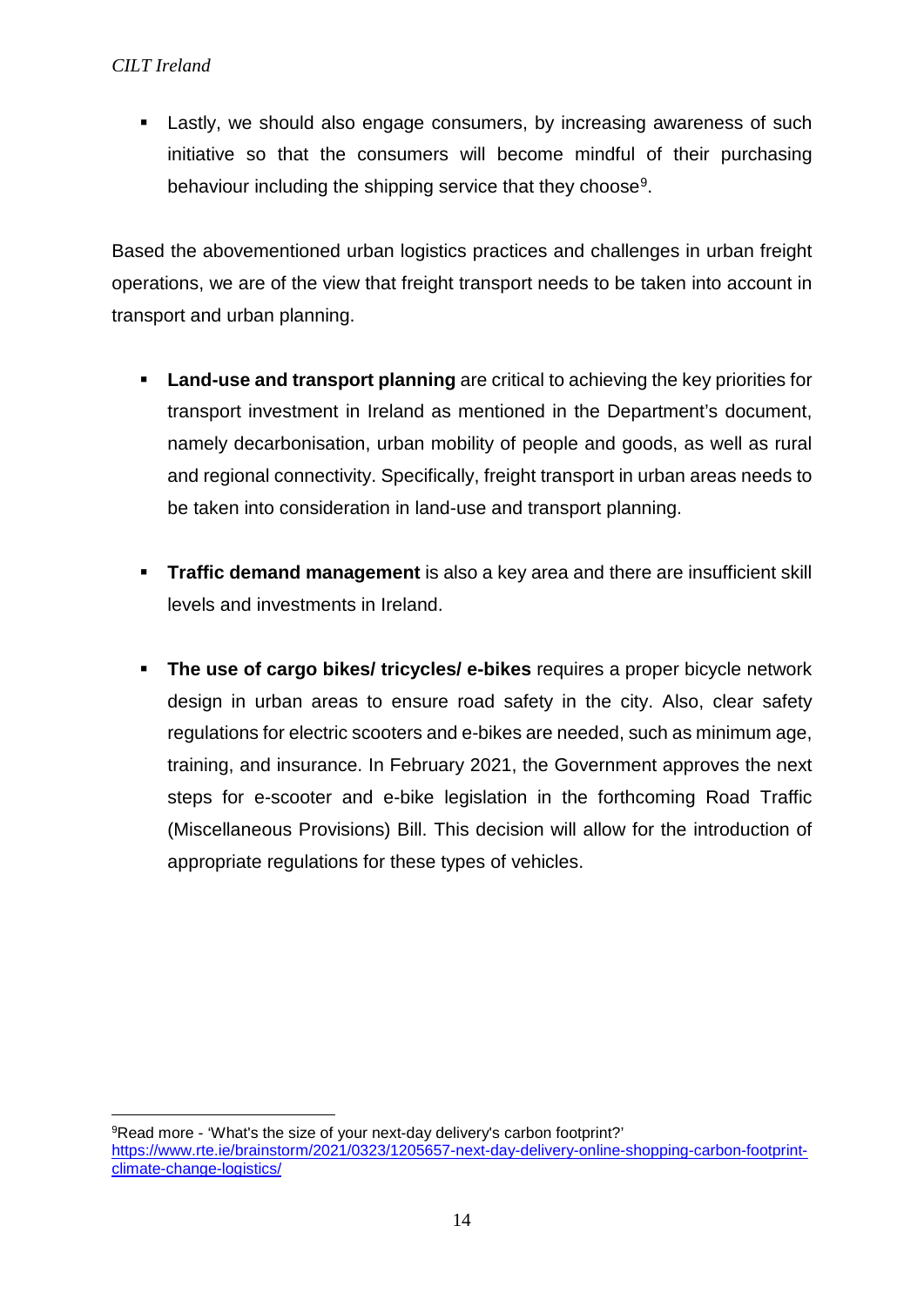### **3.2Rail Freight**

- *Where do you think an increase in rail freight infrastructure or capacity could best benefit the road freight sector?*
- *What are the barriers which prevent movement of freight by rail?*

CILT agrees with the Department that currently rail freight is a minor player in the overall current freight market in Ireland; however, it is in a good position to compete with the large volume and the bulk movement of goods and a growing market where companies are seeking more environmentally efficient ways of managing their supply chain.

Rail freight in Ireland is facing great challenges to grow and has dropped to one of the lowest levels in terms of modal share among other EU states. Existing rail freight operations include:

- o Container traffic from Ballina to Dublin Port;
- o Pulpwood from Ballina and Westport to Waterford Port;
- o Zinc ore from Tara Mines in Navan to Dublin Port;

o Ballina and Waterford by XPO (a new twice-weekly rail freight service starts in June 2021)

Rail freight has been widely used as an intermodal mode of transport to improve the connectivity between ports and the city. Reviving rail freight in Ireland could potentially shift some of the road freight volumes to the more environmental-friendly rail mode.

However, the cost-efficiency and viability of the modal shift in the Irish context is still debatable. Factors such as infrastructure investment, freight quantity, density, and distance travelled need to be considered. The distance of **300km** is considered as the threshold of using intermodal transport, this is primarily based on rate difference (longer distance = lower cost per km). However, intermodal is very competitive for high volumes at a short distance, not competitive for low volumes to reach faraway locations.

We would welcome the greater integration of intermodal transport at Ports along the East Coast through the introduction of more rail freight services. We are of the view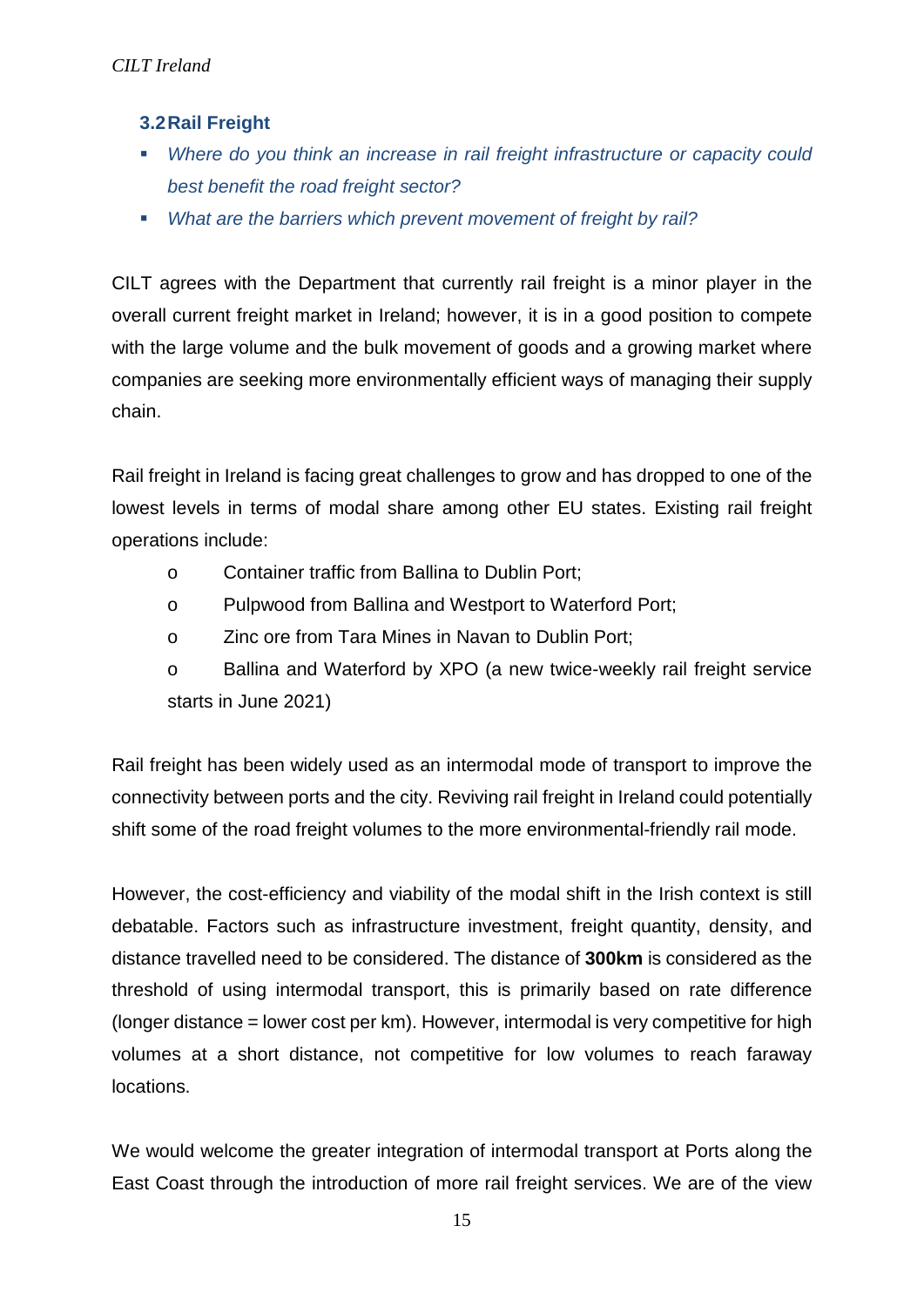that feasibility studies for rail freight should be undertaken to investigate the costefficiency and potential environmental impact.

### **3.3 Additional Note - Port City and Freight Transport**

We are of the view that it is high time to re-evaluate and plan for freight transport at Dublin port and surrounded urban areas to reduce the congestion and enhance the efficiency of HGV operations.

Cargo flows and economic performance indicators are very different in the post-Brexit era. The growth in cargo volumes has caused port congestion, particularly at Dublin Port and Rosslare Europort. Improvement in terminal technology and port infrastructure should be made to facilitate the freight transport flow, enhance productivity, and safety improvements for the haulage sector.

Therefore, we would recommend a dedicated study on freight operation in port areas to investigate the port logistics demand and capacity.

The findings from such a study could potentially optimise the current road haulage flow and create opportunities for the haulage sector, such as reduce haulage costs and reduce carbon emissions from the haulage operations.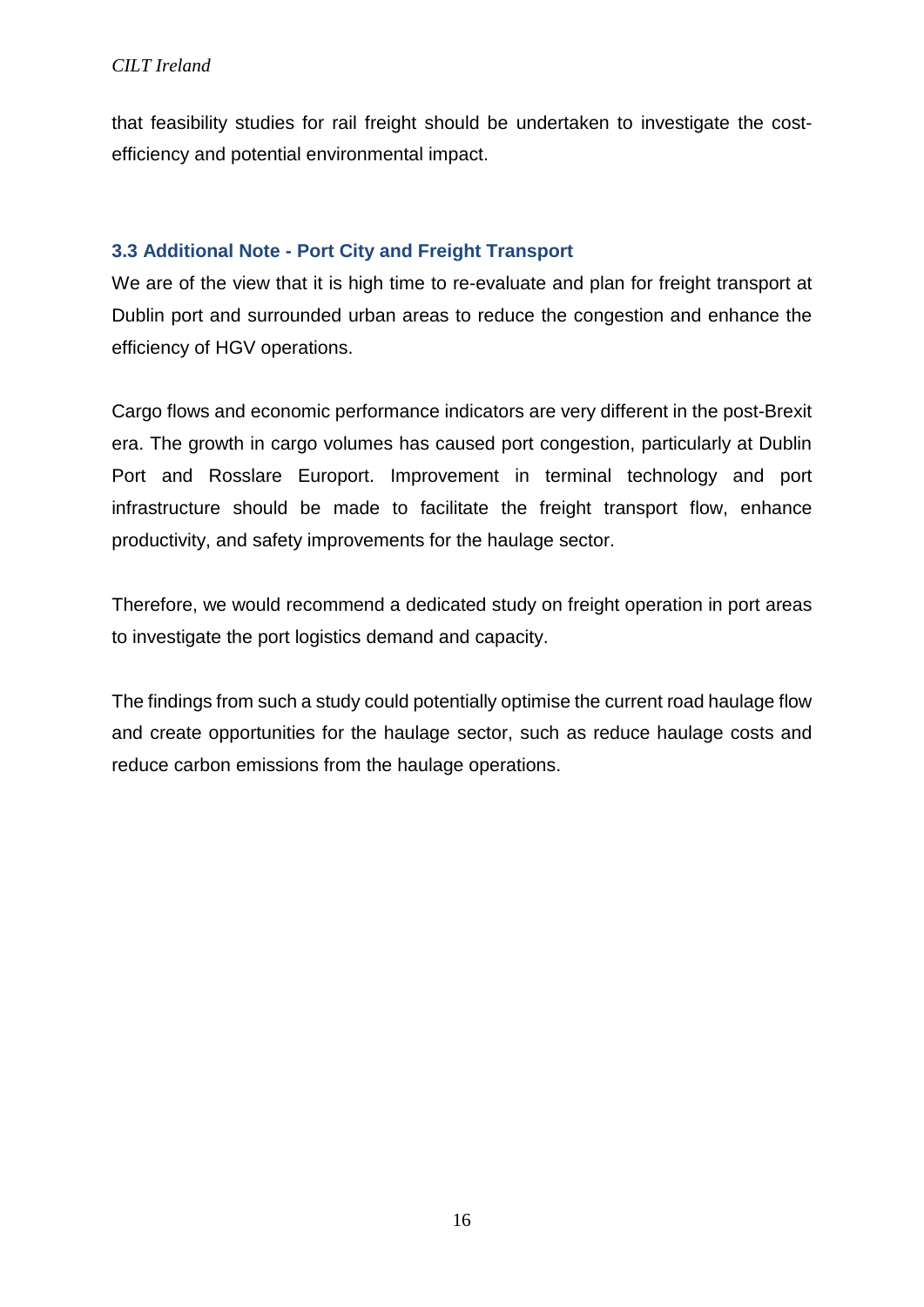- **4. Road Safety**
- *What are the road safety priorities in road haulage for the next 10 years? How are these priorities best addressed?*

For HGV road safety, we put forward a few points as below that should be considered in the ten-year strategy:

 **Enhance HGV safety standards in urban areas**. For HGV regulation in urban areas, a good example is London. London has safety standards that targeted the logistics and construction sectors through the HGV Safety Standard Permit Scheme. From 2020, a safety permit to enter or operate in the city is mandatory for heavy goods vehicles of more than 12 tonnes. The permit classifies the safety of an HGV based on how much the driver can see through their windows. Additional vehicle safety technologies will be required from 2024.

London also adopted the Fleet Operator Recognition Scheme (FORS) accreditation for all heavy vehicles contracted in public procurements. FORS is a voluntary accreditation scheme that promotes best practices for commercial vehicles. By 2024, all operators must be certified by the higher FORS accreditation, which includes vehicle safety equipment. (Source: OECD/ITF, 2020, [https://www.itf-oecd.org/sites/default/files/docs/best-practice-urban](https://www.itf-oecd.org/sites/default/files/docs/best-practice-urban-road-safety.pdf)[road-safety.pdf\)](https://www.itf-oecd.org/sites/default/files/docs/best-practice-urban-road-safety.pdf).

- **Enhance the safety education and training of drivers, transport managers** through CPC, CPD, ADR trainings.
- **Continue with public awareness and communication campaigns**, including those focused on specific segments for the transport industry and public regarding road safety.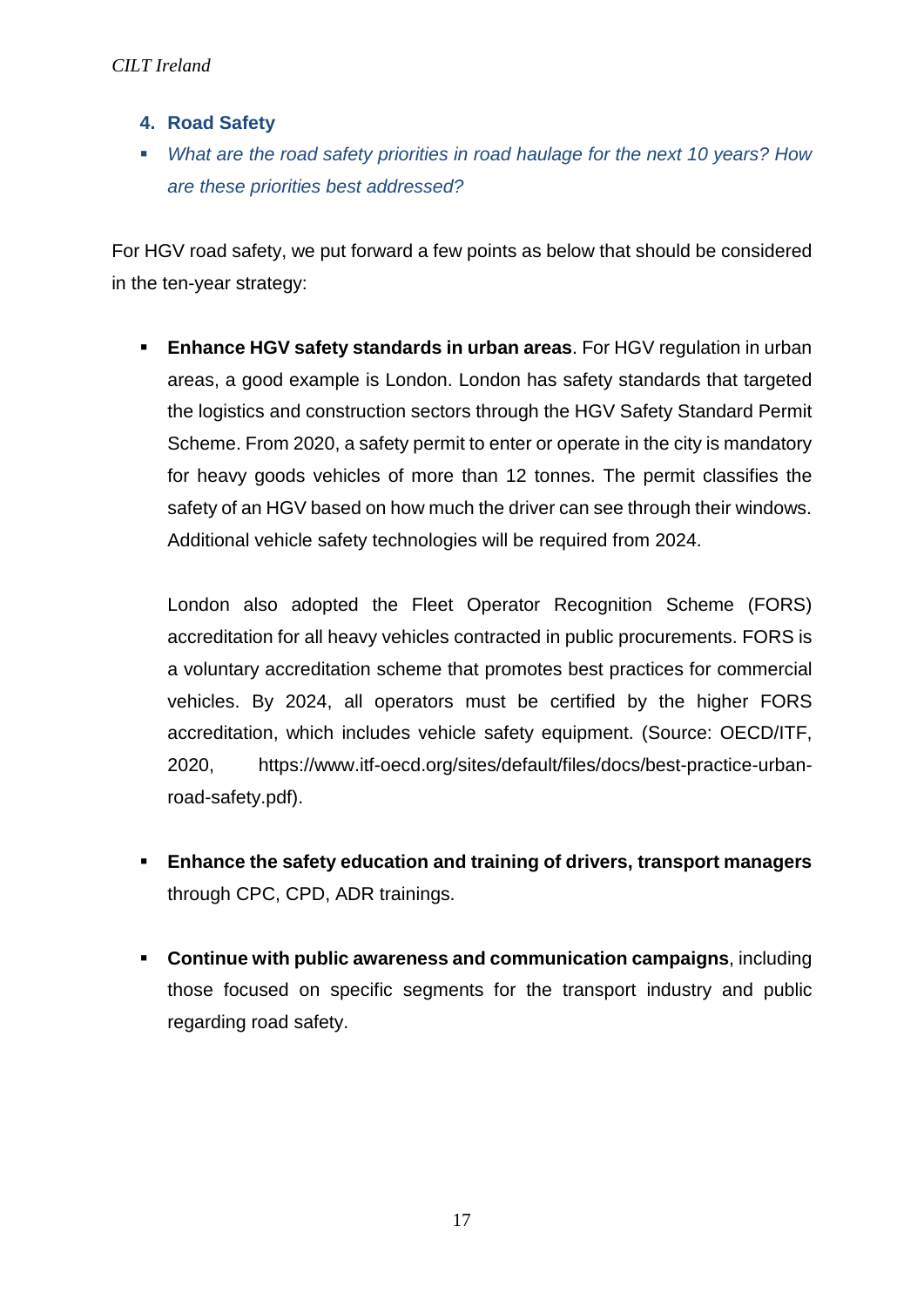### **5. COVID-19**

# *5.1What lessons can be learnt from the COVID-19 pandemic, in terms of Ireland being better prepared for any future pandemic and to help the resilience of Ireland's supply chains?*

COVID-19 causes supply chain shocks at a company level, a national level, and a global level. During the pandemic, we realise our normal life and business will grind to a halt without an efficient logistics workforce, whereas our logistics industry in Ireland has a long-overdue need to re-skilling our workforce and bring up a modern image. Policy support is greatly needed to re-skill and up-skill our transport and logistics community.

We realised that the lockdown results in spare capacity in parts of our industry (such as school and tourist bus drivers, transport and inventory managers), whilst others (such as lorry/van drivers, transport and inventory managers for essential goods such as PPE) there is a need for re-allocating the logistics workforce capacity to keep the supply lines flow smoothly. The lockdown also disrupted the working hours and conditions for logistics and transport professionals.

## *5.2Are there any suggestions for policy support to address the challenges that have been experienced as a result of the COVID-19 pandemic?*

During the pandemic, CILT (Ireland) formed an online 'National Logistics Forum Resources Database' (https://www.cilt.ie/lrd-page) targeting essential logistics and transport workforce (drivers, warehousing, customs and supply chain professionals, SMEs) in Ireland to advertise and share their spare capacity and expertise wherever available. This online forum is open to the public and it is coordinated by the CILT management team.

This forum created a transparent platform to inform and balance the workforce, and it could further enable knowledge transfer by sharing best practices and intangible skillsets to better cope with the supply chain disruptions and improve the resilience of our logistics and transport workforce communities.

The pandemic has tested the logistics industry and we have shown our resilience and strength to support our community in a collaborative approach. The best practice and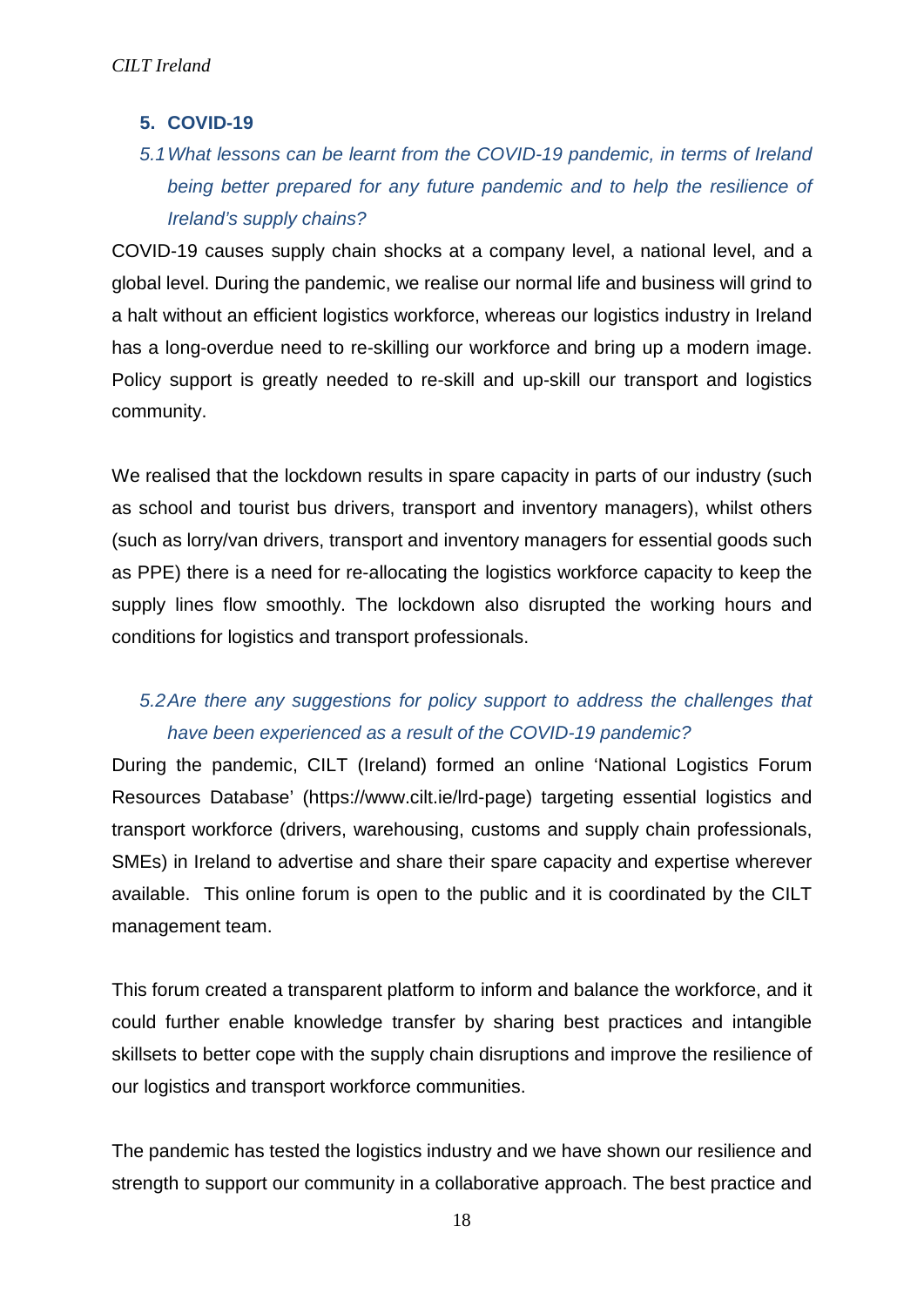solutions we learned from the industry practitioners and our community need to be shared and documented to improve our preparedness for future supply chain shocks, particularly in light of the post-Brexit impact and uncertainties on our supply chains.

### **6. Conclusion**

The CILT welcomes the Department of Transport to conduct this public consultation on the 10-year strategy for the road haulage sector.

By making this submission, we are interested in engaging further with the Department in relation to the future development of the haulage strategy, thus helping the Irish transport operators and logistics professionals to tap the opportunity and growth within and beyond the sector.

Submitted on behalf of the Chartered Institute of Logistics and Transport in Ireland by,

### **CILT Policy Committee**

Email: [Policy@cilt.ie](mailto:Policy@cilt.ie) For more information, please visit:<https://www.cilt.ie/Policy> 28 June 2021